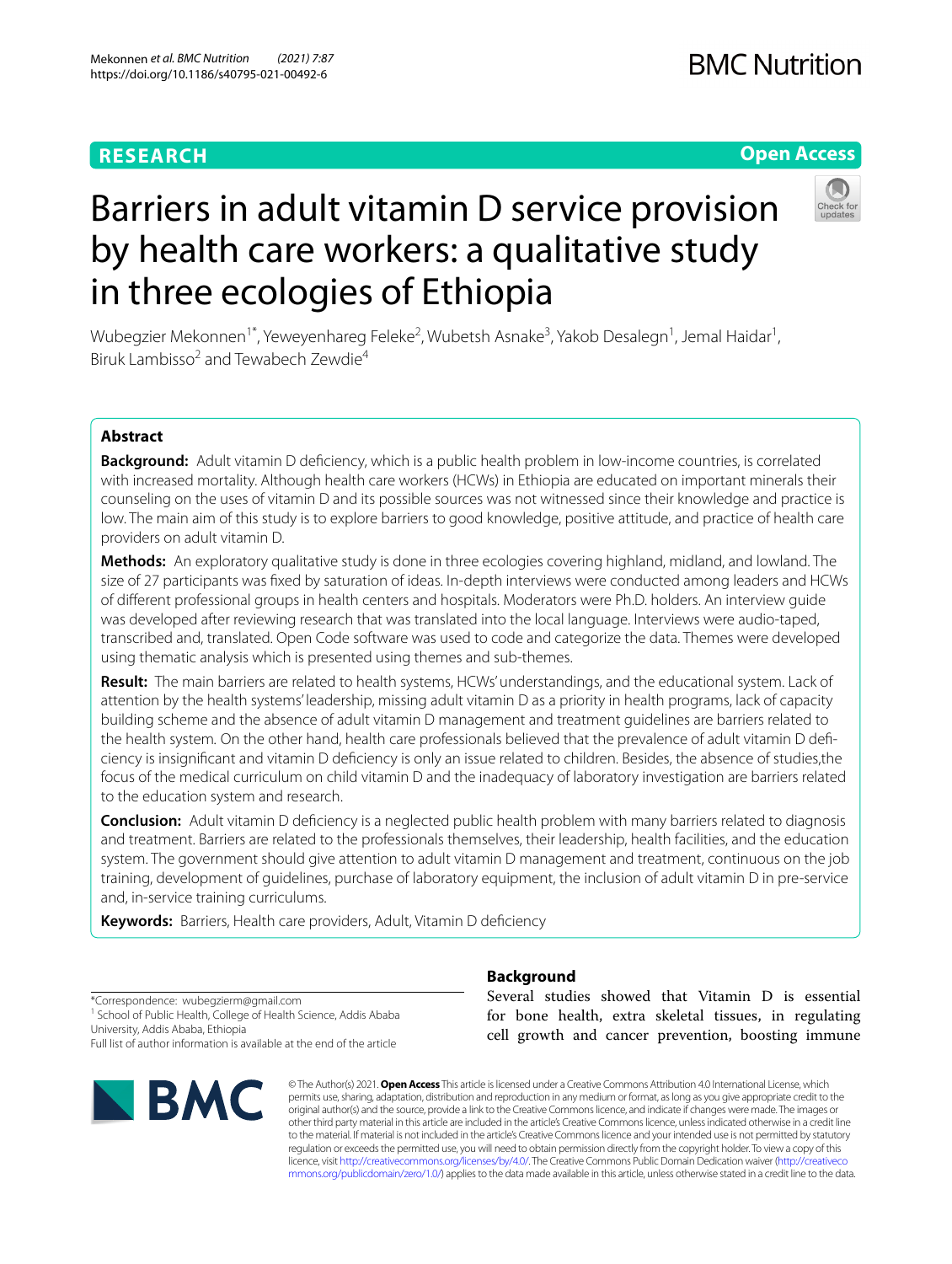function and infection control and, also in blood pressure regulation and cardiovascular disease. Low vitamin D status has been strongly associated with increased overall mortality  $[1-3]$  $[1-3]$  $[1-3]$ .

Skin synthesis through exposure to ultraviolet B radiation is the vital source of vitamin D. However, even living in the equator does not ensure vitamin D sufficiency  $[4]$  $[4]$ . Fatty fsh and fsh liver oil are among the few natural food sources for vitamin D.

Health care providers should consistently educate their communities on the uses of vitamin D and its possible sources. However, sporadic surveys done in diferent parts of the World including sub-Saharan Africa indicated that the level of knowledge, attitude, and practice on adult vitamin D defciency among health care providers is not as expected.

Many health professionals are unable to efectively provide nutrition counseling including vitamin D which may be related to inadequate training, resulting in inadequate knowledge, skills, and low confdence to provide care in nutrition  $[5, 6]$  $[5, 6]$  $[5, 6]$ . This problem may arise from the different barriers at diferent stages of the health system, such as low priority given to nutrition education during medical school, inadequate faculty to provide nutrition training [[7,](#page-8-5) [8](#page-8-6)].

However, there is limited information with regards to this issue and to the best of the authors' knowledge no study has been conducted which document the barriers to good knowledge, positive attitude, and practice in the African context which warrants the conduct of such a study in one of the most populous countries with varied agro-ecological zones, Ethiopia.

The main aim of this study is therefore to explore barriers to good knowledge and positive attitude and good practice of health care providers on adult vitamin D in selected ecological zones.

#### **Methods**

This descriptive study employed an exploratory design using purposive sampling to produce qualitative data on barriers to good knowledge, positive attitude, and enhanced practice of health professionals on adult vitamin D deficiency. The study was conducted in three ecological zones covering highland, midland, and lowland (Addis Ababa, Menze-Gera and Qewot Districts) of Ethiopia.

The size of participants for the study was determined based on the saturation of ideas. A total of 27 in-depth face to face interviews were conducted in selected health facilities to understand the perceptions of health care providers on barriers to good knowledge, positive attitude, and good practice on adult vitamin D defciency. Technical leaders of selected health facilities (medical directors and the like) were recruited as key informants from each selected facility. These participants were identifed from diferent professional groups in health centers and hospitals. Besides, key informants were also recruited from programmers in the health sector including responsible unit head/program officers from the Federal Ministry of Health, regional health bureaus, and Ethiopian Public Health Institute (EPHI). Rapport was built between the research team and study participants before the commencement of the study. Study participants knew most of the research team members as they are closely working with the health sector.

A total of three male Health professionals who hold a Ph.D. in public health having signifcant experience in conducting qualitative interviews were recruited as data collectors and the principal investigator was their supervisor. Training was provided for the field staff and an intensive supervision was also done.

The questionnaire was developed after reviewing pertinent researches done on the issue. The questionnaire was translated into Amharic. Interviews were semi-structured and took place in a quiet room. They lasted between 30 and 40min and they were audiotaped. Notes were taken during the interview by an experienced research assistant. The interviews were moderated by the principal investigators of the project. Interviews were started with 29 general questions. Then, probing questions asked, as needed to get a more in-depth understanding of the participants' barriers to good knowledge, positive attitude, and practice of health care providers on adult vitamin D. A continuous probing, nondirective and refective techniques of questions were very important to encourage the participants when they encountered bizarre with the interviews.

No repeat interviews were carried out. Each interview was fully translated and transcribed. Open Code Software was used to code and categorize the qualitative data. Themes were developed from common issues mentioned by the participants. Data were determined to reach theoretical saturation when no new themes or viewpoints were emerging from the interviews. The data was then analyzed using thematic analysis.

Ethical clearance was obtained from Addis Ababa University institutional review board. Support letter was also obtained from the Federal Ministry of Health, the regional health bureaus covering the study ecological zones. Besides, each study participant was asked to give oral consent to participate voluntarily; their privacy was also respected during the interview. In addition to briefing the purpose of the study, respondents were provided with up-to-date knowledge on adult vitamin D defciency as part of the direct beneft from the particular study.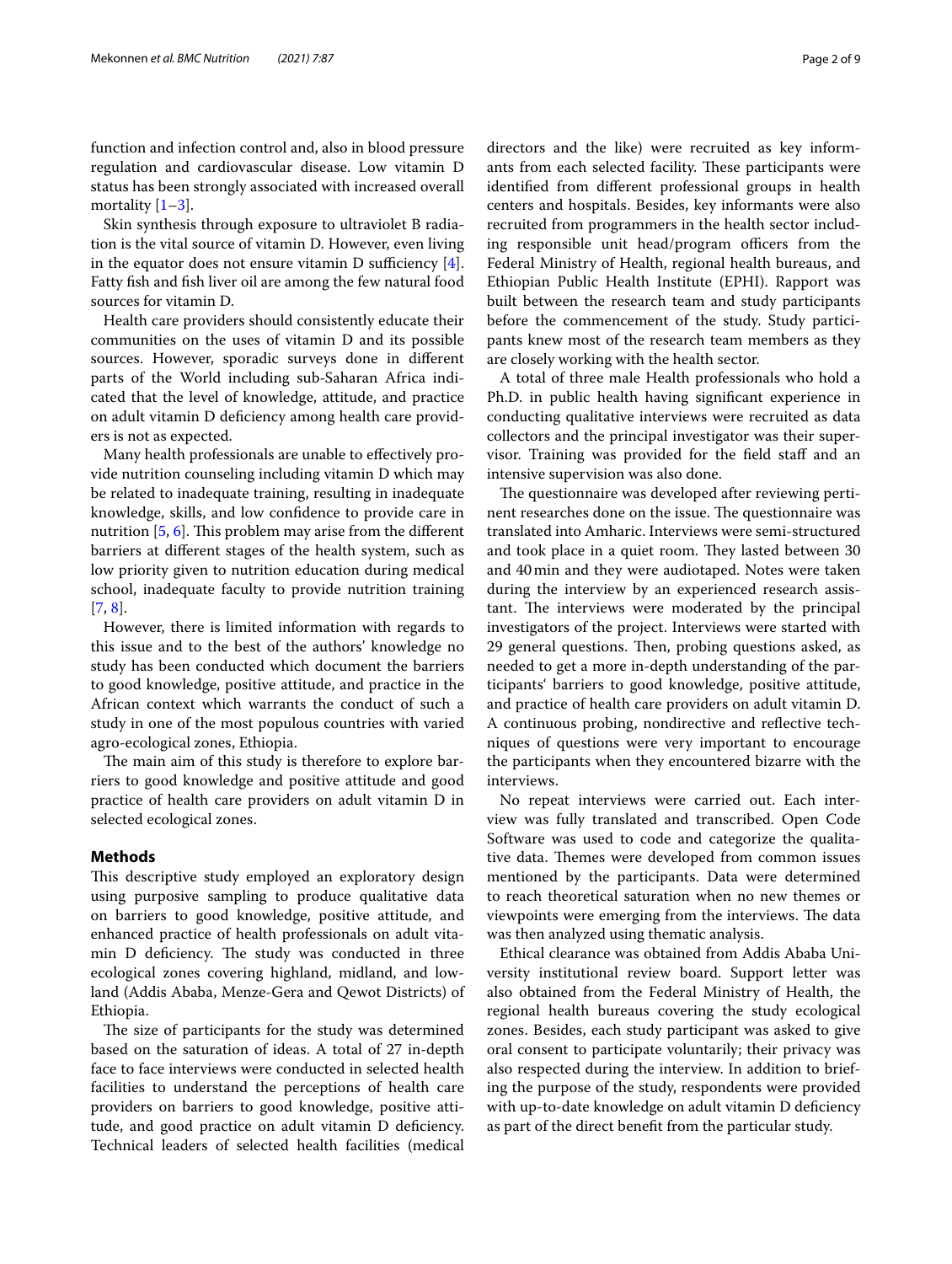First, five team members independently reviewed manuscripts from each participant, with the aim to inductively analyze and determine naturally apparent codes. Each member met and discussed apparent themes and agreed on the coding categories that were incorporated into the final coding framework. The remaining transcripts were then analyzed by two members of the study team. Once completed, the team members convened to review overall themes and confirm the findings. Interview data among the different groups that similarly discussed barriers were consolidated when reporting the study findings. Preliminary long-form results were shared four times with the entire team, which provided additional input on interpretation of data to finalize the results below.

The trustworthiness of the results was ensured by careful selection of informants with assistance of recruiters, selection and training of assistant moderator, establishing good rapport with study participants and the use of different data sources and different methods (triangulation). Triangulation of methods was done by collecting data from health professionals working in different levels of health program leadership with particular focus on micro-nutrient program management and leadership; and conducting interviews among those who are involved in awareness creation, diagnosis, management and treatment of adult vitamin D deficiency in different capacities at various levels of health facilities. Besides document review was done to understand available guidelines and procedures on vitamin D diagnosis, management and treatment. Brief explanation on the study objective was given for each study participant to let them discuss freely and participate smoothly. To ensure transferability of data the context in which the research was done, coverage ecological zones (high, midland and lowland), residence types (urban/rural areas) that are inhabited by people with different dressing styles and dietary preferences; and the vitamin D related policy and program environment were thoroughly described.

Transcription of audio information using the local language and translation into English language was commenced concurrently the same day with data collection. Field notes were incorporated with transcripts and familiarization with the data was done. The data collection guides designed based on literatures and adapted to the objectives of the study. The guides-were evaluated carefully and cleared from leading questions. The manuscript was written following the modified checklist of consolidated criteria for reporting qualitative research (COREQ).

#### **Results**

The findings of the study are presented using the main themes and sub-themes against the objective of the study. The main themes include barriers related to the health system, barriers related to health care professionals, and barriers related to the educational system and research which are presented in Table [2](#page-3-0).

#### **Demographic characteristics of study participants**

In the study, 27 key informants who had direct relationships and responsibilities with the subject matter were involved. Participants are drawn from the Federal Ministry of Health (FMOH), Zonal health bureau, district health offices, hospitals, and health centers. Their detailed demographic characteristics are provided in Table [1](#page-2-0) below.

The key findings of the study are presented hereunder by thematic and sub-thematic areas which are revealed in Table [2](#page-3-0).

#### **Barriers related to the health system**

The Federal Ministry of Health is responsible to formulate health policy, set standards to deliver health care in Ethiopia, and provide strategic direction to health delivery services. Failure in commitment and inadequate understanding of health problem by higher officials will result in poor service provision at lower-level health facilities.

<span id="page-2-0"></span>

|  |  |  | Table 1 Demographic Characteristics of study participants |  |  |
|--|--|--|-----------------------------------------------------------|--|--|
|--|--|--|-----------------------------------------------------------|--|--|

| Variable                      | Value                               | Number of<br>participants |
|-------------------------------|-------------------------------------|---------------------------|
| Study Region                  | Menz-Gera                           | 8                         |
|                               | Qewot                               | 7                         |
|                               | Addis Ababa                         | 12                        |
| Sex                           | Male                                | 24                        |
|                               | Female                              | 3                         |
| Service year with the current | $\leq 5$                            | 7                         |
| position                      | 5 to 10                             | 8                         |
|                               | >10                                 | 12                        |
| Profession                    | Nurse                               | 9                         |
|                               | Health officer                      | 8                         |
|                               | Medical doctor                      | 7                         |
|                               | MPH*                                | 3                         |
| Place of work                 | <b>FMOH</b>                         | 1                         |
|                               | Hospital                            | 7                         |
|                               | Health center                       | 14                        |
|                               | Zonal and district health<br>office | $\overline{4}$            |
|                               | <b>EPHI</b>                         | 1                         |

\*MPH=Masters of Public Health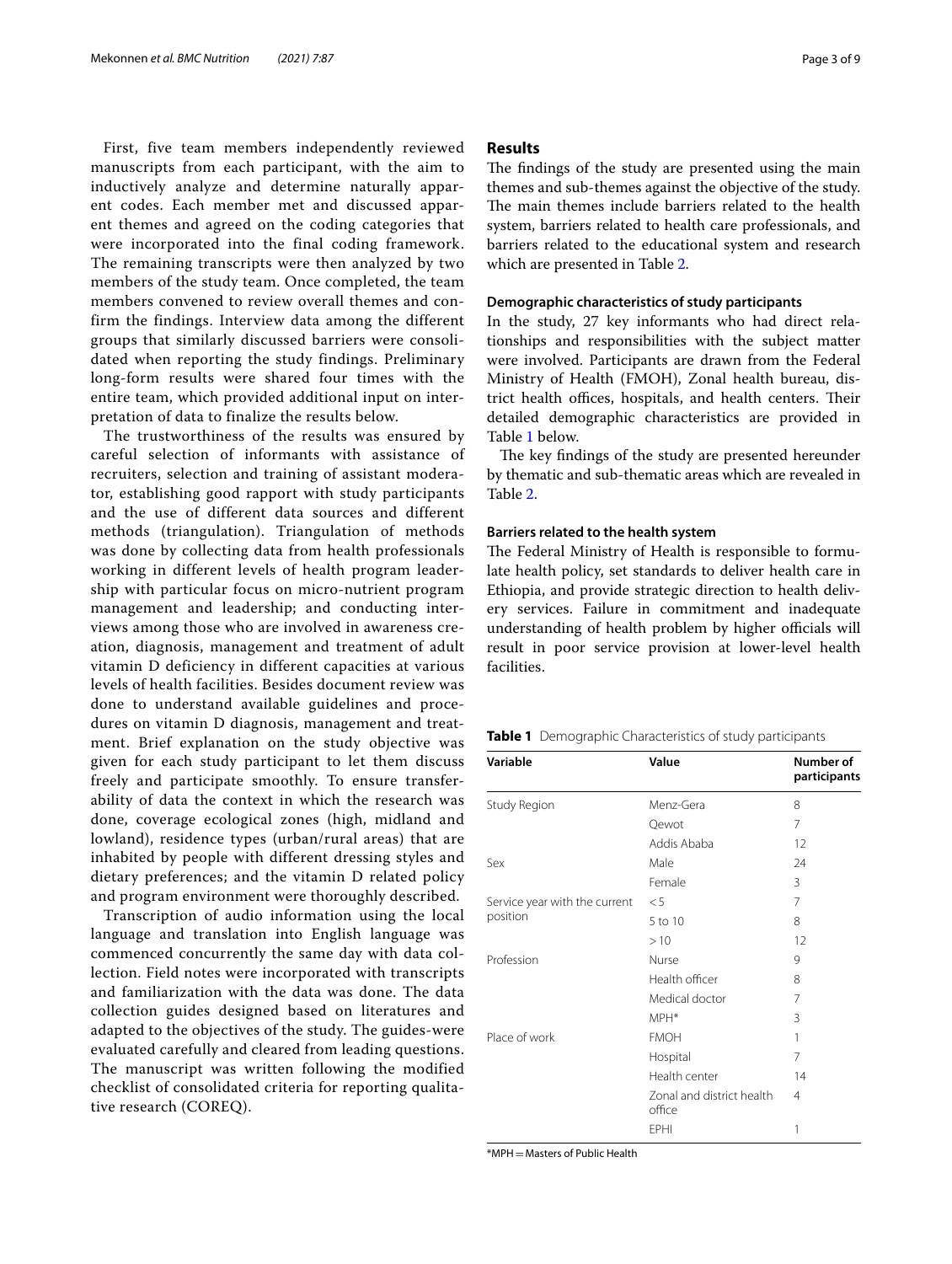| Thematic barriers related to:     | <b>Sub-thematic barriers</b>                                                                                                                                                                                                                                                                    |
|-----------------------------------|-------------------------------------------------------------------------------------------------------------------------------------------------------------------------------------------------------------------------------------------------------------------------------------------------|
| the health system                 | 1. Lack of attention to adult vitamin D deficiency at different levels<br>2. Adult vitamin D Deficiency is not included in routine health program or report<br>3. No quideline or manual prepared by health bureaus for adult vitamin D deficiency management<br>4. No capacity building scheme |
| health professionals              | 1. Health professionals believe that the prevalence of adult vitamin D is very low<br>2. Vitamin D deficiency is perceived to be a common problem among children not in adults                                                                                                                  |
| the education system and research | 1. Compromised pre-service training<br>2. Health curriculum focused only on child vitamin D deficiency<br>3. No adequate research to show the magnitude of adult vitamin D deficiency<br>4. No adequate lab investigation                                                                       |

<span id="page-3-0"></span>**Table 2** Table showing themes and associated quotes, barriers to adult vitamin D deficiency diagnosis, management and treatment in three ecologies of Ethiopia

#### *Lack of attention to adult vitamin D defciency at federal, regional, zonal, and district level*

Unlike other micronutrients, adequate attention is not given to vitamin D defciency especially adult vitamin D is ignored as a program. Adequate attention is not given to adult vitamin D in federal, zonal and district program leadership levels leave alone at the lower level of health facilities. In line with this, the respondent from the ministry of health mentioned that *"In adults, I have not seen*  any commitment and efforts to do interventions to allevi*ate problems related to vitamin D defciency." (k27).*

The city administration and district health offices did not also incorporate vitamin D related activities under their programs and are not given any support or supportive supervision related to the prevention and treatment of adult vitamin D deficiency management. The respondent from Addis Ababa health bureau stated that "The *problem of adult vitamin D did not get the required attention from the government. In fact, I do not know what health facilities are doing. But in my department, we are not doing anything related to adult vitamin D defciency." (k26).*

Another respondent from Menze-Gera district also commented that awareness creation was not done by higher officials in the health sector and the area is not well studied. The respondent said "No awareness was cre*ated from top management to health care providers. It is not known whether the problem of adult vitamin D defciency exists. It has not even been studied." (k01).*

#### *Adult vitamin D is not included in routine program or report*

Unlike other micronutrients' defciencies, vitamin D deficiency especially among the adult population is a neglected area. Study participants believe that the reason for the low levels of knowledge, attitude, and practice of adult vitamin D defciency is related to the low attention and support given by zonal health departments and district health offices. One of the respondents from the Arada health center in Addis Ababa mentioned that "When senior officials come to health centers for support*ive follow up supervision, they have checklists for Iron and vitamin A defciency; they will do the same for vitamin D defciency if they give it enough attention." (k20).*

There are sixteen packages that are included in the health extension program (a widely advocated community health program in Ethiopia); unfortunately, adult vitamin D is not included in the list. The respondent from the *Feresmeda* health center in Addis Ababa mentioned that adult vitamin D is not included in the outreach programs of primary health care workers. This is what she has to say in her own words "This health center *is famous in outreach activities. Since the inception of primary health care program by the government, vitamin D is not included. We use diferent formats to document health problems and conditions in diferent tiers of the health care system; vitamin D is not among the list." (22).*

Vitamin D defciency is not also included under monthly reportable health problems and conditions by health centers and hospitals in their monthly Health Management Information System (HMIS) reporting format. The respondent from Menze-Gera also stated that *"We do not include adult Vitamin D in our plan and have not been included in our report, or reported it on our monthly HMIS reporting." (k02).*

#### *No guidelines or manual prepared by health system for adult vitamin D management*

Lack of guidelines or manuals prepared on adult vitamin D deficiency management and treatment is also mentioned as one of the reasons for the low level of knowledge, attitude, and practice of health care professionals on the diagnosis, management, and treatment of adult patients with vitamin D deficiency. The respondent from the federal ministry of health witnessed that there is no separate guideline for vitamin D management and treatment. According to the key informant *"There is no clear*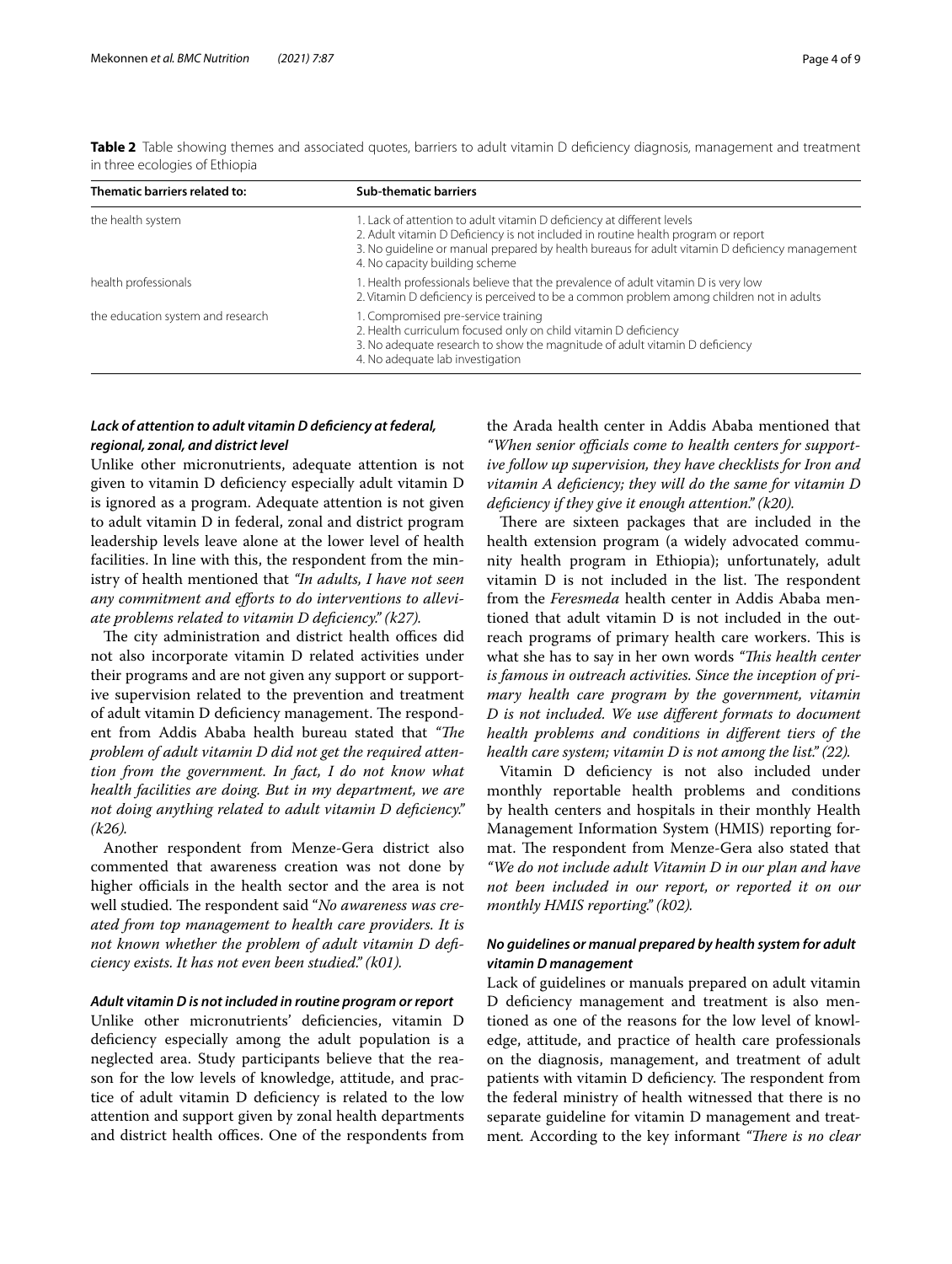*guideline about Vitamin D defciency diagnosis, treatment and management." (k27).* He also added that, even in the guideline for micronutrients, enough attention is not given to adult vitamin D defciency and only two statements described vitamin D defciency in the micronutrient guideline. Here is what he said *"Yes, there is a mention of vitamin D but there are only two lines within the micronutrient guideline." (k27).*

A respondent from the Ethiopian Public Health Institute, which is the research wing of the ministry of health complemented and mentioned low attention given by government as the reason for not having a separate guideline for vitamin D diagnosis, management, and treatment. He said *"…we did not prepare adult vitamin D defciency guideline and there is no efort to have it soon. So, we do not give the required attention and address the problem." (k25).*

Moreover, study participants who are front line health care workers in diferent health facilities confrmed the views of program leaders. A respondent from Feresmeda health center in Addis Ababa replied the following when asked if there is any manual or guideline for adult vitamin D defciency *"To tell you the truth, there is none." (k22).* Another respondent from Menze-Gera also stated "There is also a problem with the diagnostic system as we *do not have guidelines for the investigation of the same."*   $(k03)$  The same respondent also added that he does not know whether there is a separate guideline for vitamin D. *"There is no dedicated guideline for vitamin D." (k03).* 

#### *No capacity building scheme*

On the job training is one way of building the capacity of health care professionals in diferent health-related programs. However, participants of this study reiterated that no in-service training or capacity building on adult vitamin D defciency diagnosis, management, and treatment was given to them in recent years. The participant from Hayat public health center in Addis Ababa stated that *"the knowledge gap regarding adult vitamin D defciency is related to the absence of on job training in the area*. The respondent when asked about the reason that he never experience any case of adult vitamin D defciency replied that *"Maybe it's because of lack of capacity to diagnose adult vitamin D defciency due to lack of training and awareness." (k19).*

Another key informant from Menze-Gera health center also said that he did not receive in-service training on adult vitamin D defciency diagnosis, management and treatment since his employment. He described the context as*"… I didn't receive any training on adult vitamin D diagnosis, management and treatment. I have the capacity to identify vitamin D defciency among children. But on adults I am less likely to do that…" (k06).*

Key informants working in health program do not have a diferent view. A respondent from North Showa health department reiterated the issue as follows *"By chance, I have taken few courses on vitamin D while I was in college, however I do not have a chance to receive in-service training on vitamin D in general, and adult vitamin D defciency diagnosis, management and treatment in particular thereafter." (k07).*

The issue is not also different for health care providers working in the capital, Addis Ababa. A respondent from Saris health center, in Addis Ababa, said that *"I recommend that skill and capacity of health professionals on adult vitamin D defciency diagnosis, management and treatment should develop through training as there is none who received such a training in our facility." (k23).*

#### **Barriers related to health professionals**

Health care professionals play a central and critical role in improving access and quality of health care in a community by promoting good health, educating people on disease prevention, and working on health care provision services to individuals and families. So, any knowledge gap in this vital group may result in poor utilization of health care services that leads to poor quality of life in the wider community at large.

#### *Health professionals believe that the prevalence of adult vitamin D defciency is very low*

Study participants believe that the prevalence of vitamin D in the general population and its deficiency among adults is very minimal in Ethiopia as the country is usually known for its thirteen months (including the leap year) of sunshine. Thus, adult vitamin D deficiency does not require special attention, unlike other micronutrient deficiencies.

One of the respondents from Qewot district, which is a lowland area, working at a health center when asked about the prevalence of vitamin D in adult population replied that *"Till now there is no information on adult vitamin D defciency in our district. No research was done and no lab confrmation on adult vitamin D defciency to the best of my knowledge." (k09).*

Another respondent also added that "The vitamin D *defciency problem is not a signifcant public health problem in our area, in my entire work experience I have seen only two cases of vitamin D defciency." (K10).*

On the other hand, others argued that the low prevalence of adult vitamin D reported by Ethiopian health facilities might be related to the knowledge gap of health care professionals. A respondent from the Feresmeda health center in Addis Ababa mentioned that "*They may not come to us since we may not give them proper treatment or health professionals may not be*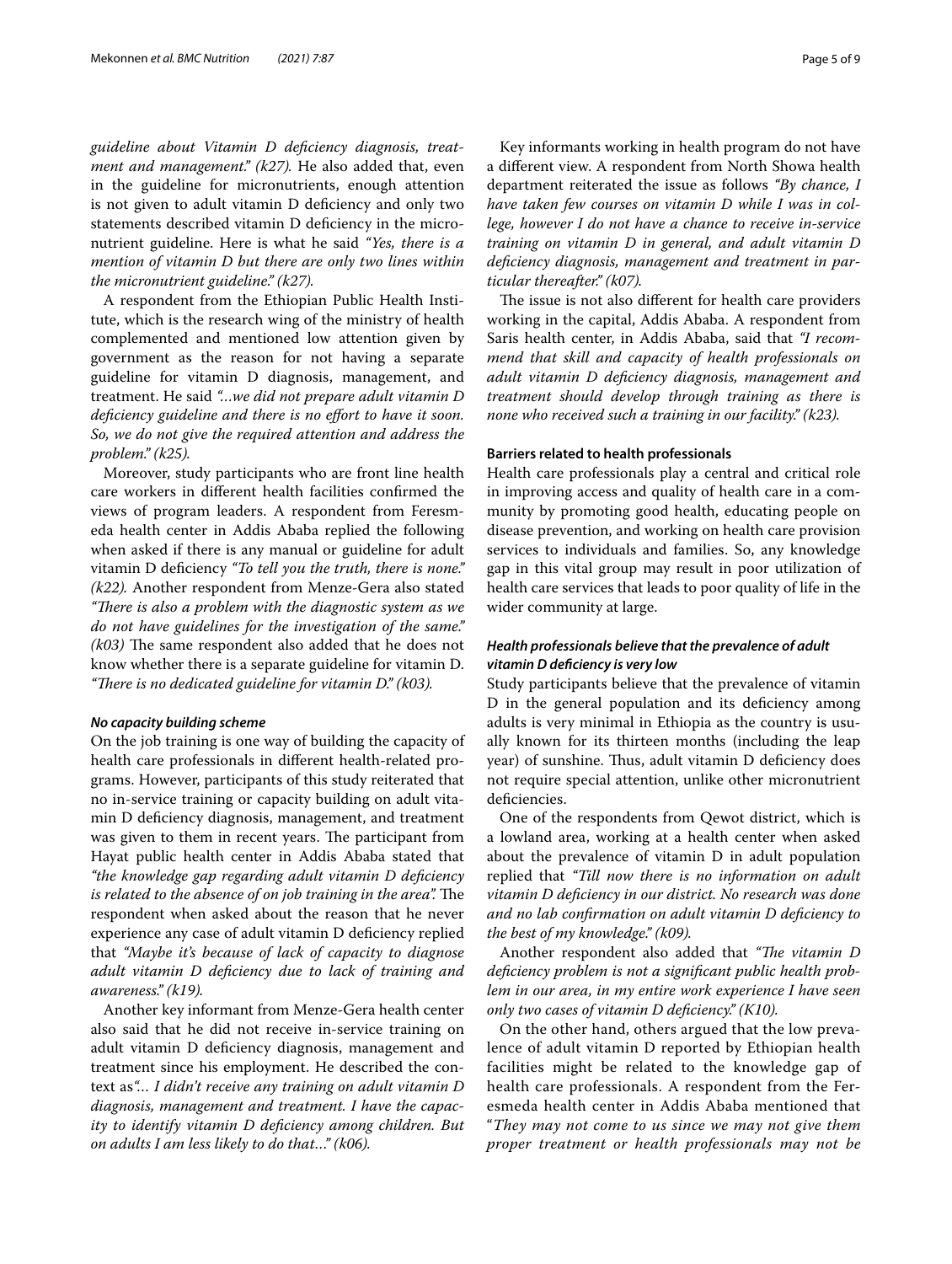*able to correctly diagnose the deficiency. Until now, we haven't seen any single case" (k22).*

Not only the wider community but also health professionals do not have an adequate awareness on adult vitamin D deficiency and we are not practicing anything related to it. A health care provider from the Saris health center in Addis Ababa reiterated the issue *"To tell you the truth, there is no work related to adult vitamin D in our facility at all. There is no capacity building given to staff. We do not have the awareness about the problem from the beginning." (k23).*

#### *Vitamin D defciency is perceived to be a common problem among children not in adults*

Most health care providers mentioned that vitamin D deficiency is a major public health problem among children. They do not consider it as a problem among adults. One of the health care providers from *Feresmeda* health center mentioned that: *"Most of the health care workers don't have an adequate awareness, they consider vitamin D deficiency as a problem for children, but not for adults." (k22).*

The same view is shared among professionals working in health program leadership. The respondent from the federal ministry of health mentioned that some health professionals do not have a clue on adult vitamin D deficiency. *"Health care providers not only have problems to diagnose and treat adult vitamin D deficiency but they did not also know adult vitamin D deficiency as a public health program." (k27).*

The respondent from the research wing of the Ministry of Health, EPHI, has the same view. He said *"Attention is given to children vitamin D deficiency but not to the deficiency among adults. Health care providers in each health facility did not give adult vitamin D deficiency the required attention.' (k25).*

The same respondent also added that because adults spend most of their time in outdoor activities, they have enough access to sunlight exposure, so they are at less risk for vitamin D deficiency. Here is what he said in his own words "*Most of the adults unlike children stay outside their home and have the chance of getting sunlight exposure. As a result, there is no report on adult vitamin D deficiency and the lack of evidence makes people not to consider the problem among adults" (k25).*

The Addis Ababa city administration health bureau staff has a similar understanding on adult vitamin D deficiency which is reiterated as follows. *"I do not know that adult vitamin D deficiency is a public health problem in our area." (k26).*

#### **Barriers related to the education system and research** *Compromised pre‑service training*

Most of the respondents believe that their knowledge gap related to adult vitamin D defciency is attributed to the failure of the curriculum to incorporate a session on adult vitamin D in micro-nutrient trainings.

One of the participants from Arada health center in Addis Ababa mentioned the following with regards to pre-service training *"No. there was no session on adult vitamin D defciency diagnosis, management and treatment in our college level training. That is why we fail to handle issues related to adult vitamin D defciency" (k20).*

It is complemented by the view of another study participant recruited from a health center in Menze-Gera district in Amhara region *"While we were in college, we didn't learn how to measure vitamin D status among adults and know its defciency." (k05).*

#### *Health curriculum focused only on child vitamin D defciency*

Study participants indicated that even the sessions on low credit hour course on micronutrients including vitamin D focused on the defciency of vitamin D on children without mentioning such deficiency among adults. The key informant from EPHI mentioned that "*All training programs related to vitamin D defciency is focusing on*  child vitamin D deficiency. The curriculum content did *not take in to account the adult vitamin D defciency." (k25).*

However, the contents of sessions on vitamin D training curriculum varies by the training level of health care providers. A study participant from Menelik II memorial hospital indicated that he has received trainings on vitamin D although the focus was more on child vitamin D defciency as follows *"We learned about vitamin D defciency and it is well addressed in the curriculum. But the details for adult vitamin D defciency are not like the one*  given for child vitamin D deficiency. The training indi*cated that vitamin D defciency exists both in children and adults, though details on diagnostic procedures, management and treatment particularly for adults was not given." (k21).*

#### *No adequate research is done to show the magnitude of adult vitamin D defciency*

No supporting research is done to show the magnitude of adult vitamin D deficiency in Ethiopia. The study participant from EPHI, the research wing of the ministry of health, mentioned that because there is no research done in the area it is difficult to inform programs and policies. Here is what he said "*Like other vitamins, our institution has the capacity and all the required facility, equipment and supplies to conduct research on vitamin D defciency*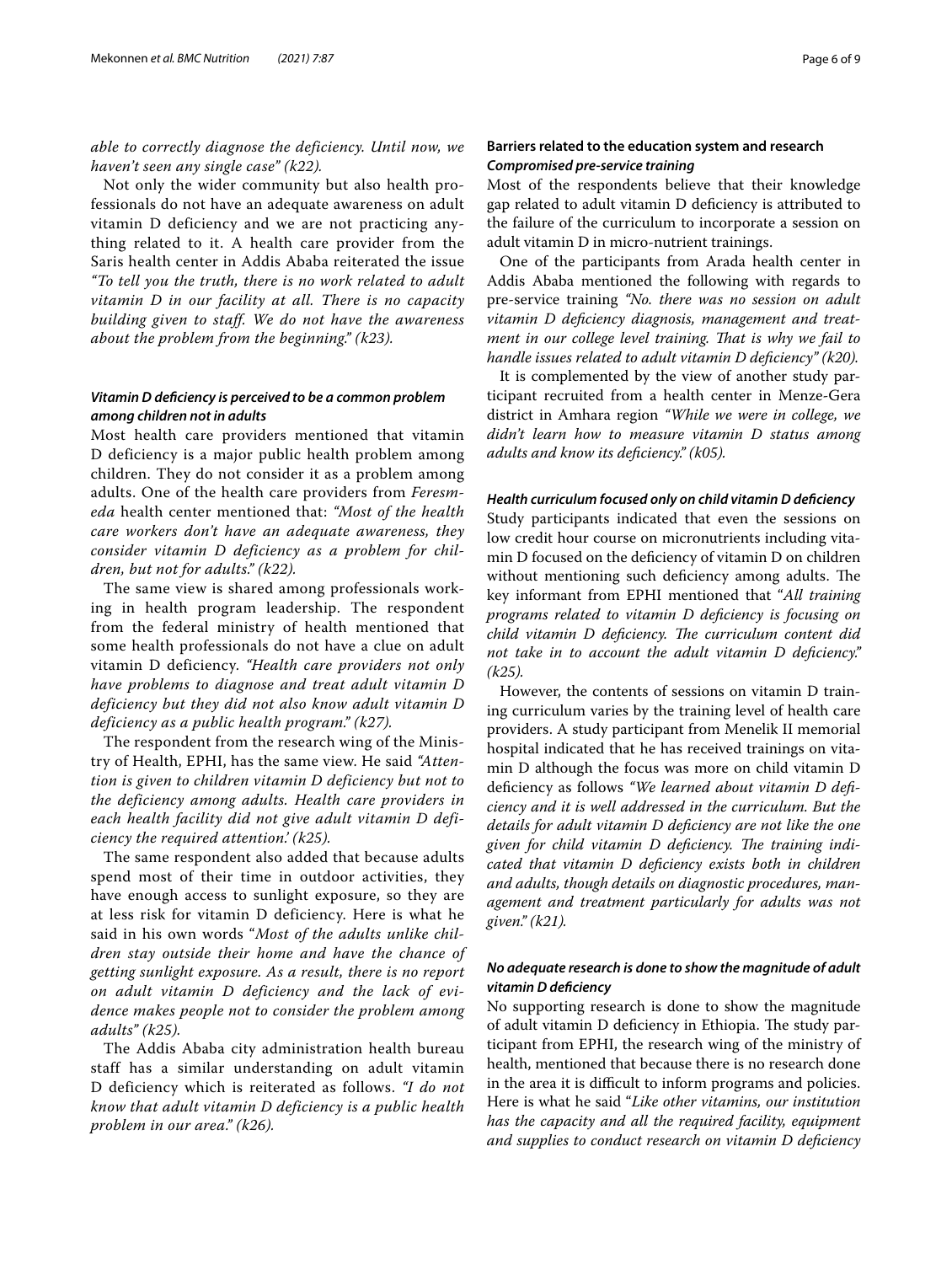*and other researches on other minerals. But there is no detailed research done on vitamin D defciency. We did not know the magnitude and its distribution." (k25).*

An expert from Menelik II memorial hospital supported the view of the previous respondent as follows *"To conclude whether it is a public health problem of the community, there should be detailed research done in the community. We are not doing screening activities. We do not have any kind of data on adult vitamin D defciency condition, either." (k21).*

#### *No adequate laboratory investigation*

The frequent problem mentioned by study participants that hinder them from identifying and diagnosing vitamin D among the adult population is related to absence of laboratory equipment to diagnose vitamin D status in lower-level health facilities.

A respondent from Menze-Gera district, the coldest high land district selected for the particular study mentioned that *"We have no adequate resource to purchase equipment to diagnose adult vitamin D defciency; there is no diagnostic equipment to conduct laboratory testing." (k04).*

Resource shortage was also mentioned by a hospital staff in Addis Ababa. A study participant from Yekatit 12 memorial hospital in Addis Ababa also said *"… For example, we do not have electrolyte test in this facility since we don't have the machine to test it." (k24).*

#### **Discussion**

In this study, we assessed barriers to good knowledge, positive attitude, and enhanced practice of health care providers on adult vitamin D Defciency, management and treatment in highland, lowland, and midland ecologies in Ethiopia.

Lack of attention by higher officials in the health sector, lack of consideration of adult vitamin D in routine health programs, and absence of separate guidelines for the diagnosis, management and, treatment of adult vitamin D defciency were barriers related to the health care system in Ethiopia. Whereas, health professionals believe that there is low prevalence of vitamin D among adults and it is common only in children, which are barriers related to the health care providers in Ethiopia. Moreover, limited research is done on adult vitamin D defciency. Besides, the focus of medical curriculum is only on child vitamin D defciency; there is inadequate pre-service training and inadequate laboratory investigation is documented as barriers related to the educational system in the country.

This study witnessed that health educational curricula do not sufficiently address adult vitamin D to give health science students detailed knowledge in adult vitamin D defciency. Similar research in Ghana also shows that

around 66% of doctors who participated in the study said they had inadequate nutrition education during medical school, and more than 70% of the participants were either unsatisfed or undecided regarding the quality and quantity of their nutrition educational experiences during medical school [\[9](#page-8-7)] which is also similar with other study done in USA and Australia [[10](#page-8-8), [11\]](#page-8-9).

In addition to the pre-service courses, on the job training is believed to be a major anchor in developing knowledge and enhancing skill in clinical practice. But this study found that on job training and capacity-building mechanisms on adult vitamin D deficiency are non-existent that might have a signifcant role in the knowledge gap, attitude, and low practice of health care professionals on the diagnosis, management, and treatment of adult vitamin D defciency. Similar studies that were done in other countries also confrm this fnding. A study done in Ghana shows that the majority of health care workers improve their competence related to nutrition through reading and self-directed learning. Only a very minimal number (12.1%) of the participant mentioned conferences/workshops as a means of capacity building for knowledge related to nutrition [[9](#page-8-7)].

Another important fnding of this study was that even the higher official from the federal ministry of health admits the absence of guidelines related to adult vitamin D deficiency. It is known that guidelines are systematically developed statements that help health care professionals to easily diagnose and treat patients and make decision making better and easy. But we do not have such a tool for adult vitamin D defciency in Ethiopia. Even when you have such guidelines there should be tailored training on it as a study done in Canada confrm low utilization of guidelines by health care professionals [[12\]](#page-8-10) and another study done in Ghana also confrmed that only 42% of health care professional use guidelines to diagnose and treat adult vitamin  $D$  deficiency  $[9]$  $[9]$ . This fnding gives an insight that the federal ministry of health can and should have done a lot in the preparation and distribution of guidelines on adult vitamin D defciency.

According to the recent study done among the adult population in southern Ethiopia in 2013, only 15.8% of the participants had 25(OH) D levels above 50nmol/L, which shows a high prevalence of adult vitamin D deficiency in the community [[13\]](#page-8-11). However, this study found that one of the barriers for low knowledge, attitude, and poor practice of adult vitamin D defciency was related to inappropriate and incorrect assumption given by the health care professionals that vitamin D is a common condition among children than adults. This false assumption may come from the absence of studies that show the actual magnitude, inadequate pre-service training, low attention given by the health system leaders at federal,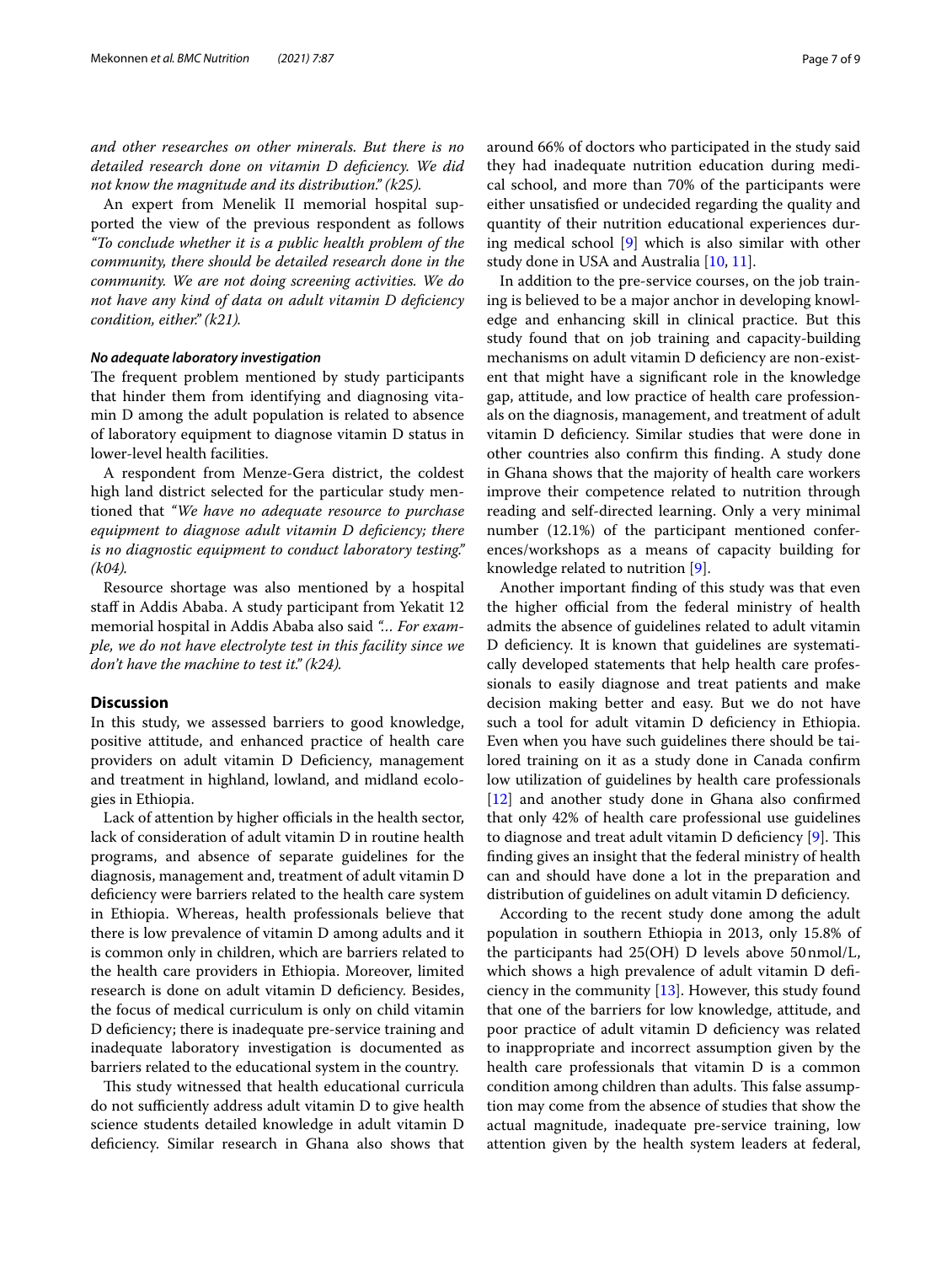regional as well as zonal, and district levels, and limited availability of laboratory equipment and supplies in health facilities.

Generally, since this is the frst study done in Ethiopia, it is believed that it will give baseline information on barriers for good knowledge, positive attitude, and enhanced practice of health professionals on adult vitamin D defciency. And since this is a qualitative study, it gives clear and explanatory details in the area and also will be used as a reference for future studies.

Inclusion of respondents from diferent professional hierarchy (from the health center to ministry of health) and taking samples from diferent ecological zones (low land, midland and high land) and residence types (urban and rural) can be cited as the strength of the study. However, the study may beneft if it is done in several regions to increase its transferability which can be cited as a limitation of the study.

#### **Conclusion**

In conclusion, adult vitamin D deficiency is a totally neglected area in the health sector. Low attention is given to it by the health professionals working in program leadership and health care practice at national, regional, and district levels. Moreover, medical curriculums do not adequately include adult vitamin D, there is inadequate laboratory investigations in health facilities. Besides, there is a knowledge gap since health professionals think that adult vitamin D is common in children and not in adults in addition to thinking that adult vitamin D deficiency is a rare problem. Very limited research is done in the area. There are no guidelines on adult vitamin D defciency diagnosis, management, and treatment, and subsequent on the job training. Besides, there is no organization supporting the adult vitamin D program.

Appropriate attention needs to be given by the health system leadership which has to be cascaded to lower levels. Besides, frequent in-service training should be given in addition to revisiting the medical curriculum to incorporate adult vitamin D deficiency. The laboratories in health facilities should be equipped with diagnostic kits and there should be adequate training of staf to improve their skills. Intervention studies have to be done to get more evidence on the issue under caption. Finally, like other programs, partners should participate in designing appropriate programs related to adult vitamin D deficiency.

*Abbreviations/acronyms* HCWs Health Care Workers

Ph.D.Philosophy of Doctorate Degree.

EPHI Ethiopian Public Health Institute.

EPHA Ethiopian Public Health Association.

FMOH Federal Ministry of Health.

MPH Masters of Public Health.

K01Key Informant 1.

HMIS Health Management Information System.

USAUnited States of America.

OH Hydrogen Oxide.

Nmo/L Nanomoles per litre.

IRB Institutional review Board.

SPH School of Public Health.

REC Research Ethics Committee.

CHS College of Health Sciences.

AAU Addis Ababa University.

#### **Acknowledgements**

We thank the Addis Ababa University for funding this project. We are also very grateful for all health care workers involved in the data collection. In addition to this, we thank the feld workers involved in the data collection.

#### **Availability of data and material**

The data used during the current study are available from the corresponding author on reasonable request.

#### **Authors' contributions**

Each author developed a sub-thematic research area. WM is the lead for the KAP study and drafted the manuscript. WA is a research assistant who has been actively engaged in each step in the research process. YF was the PI of the thematic research. TZ was involved in the conception and design of the whole research. JH is a clinical nutritionist who critically revised the proposal. YD was involved in the design of the questionnaire, training, and supervision of the data collection. BL is involved in the design and interpretation of fndings. All authors have read and approved the manuscript.

#### **Funding**

The study was funded by the thematic research grant provided for academic stafs of Addis Ababa university. The role of the funding body is to cover associated costs required for data collection. Otherwise, the funding body has no role in the design of the study, analysis, and interpretation of data and in writing the manuscript.

#### **Declarations**

#### **Ethics approval and consent to participate**

All protocols involving human data has to be prepared in accordance with the **guidelines of Declaration of Helsinki. Accordingly,** all methods were carried out in accordance with the National Research Ethics Guideline (NREG) [[14](#page-8-12)]. **E**thical clearance was obtained from the institutional review board (IRB) of the College of Health Sciences (CHS) in Addis Ababa University and the